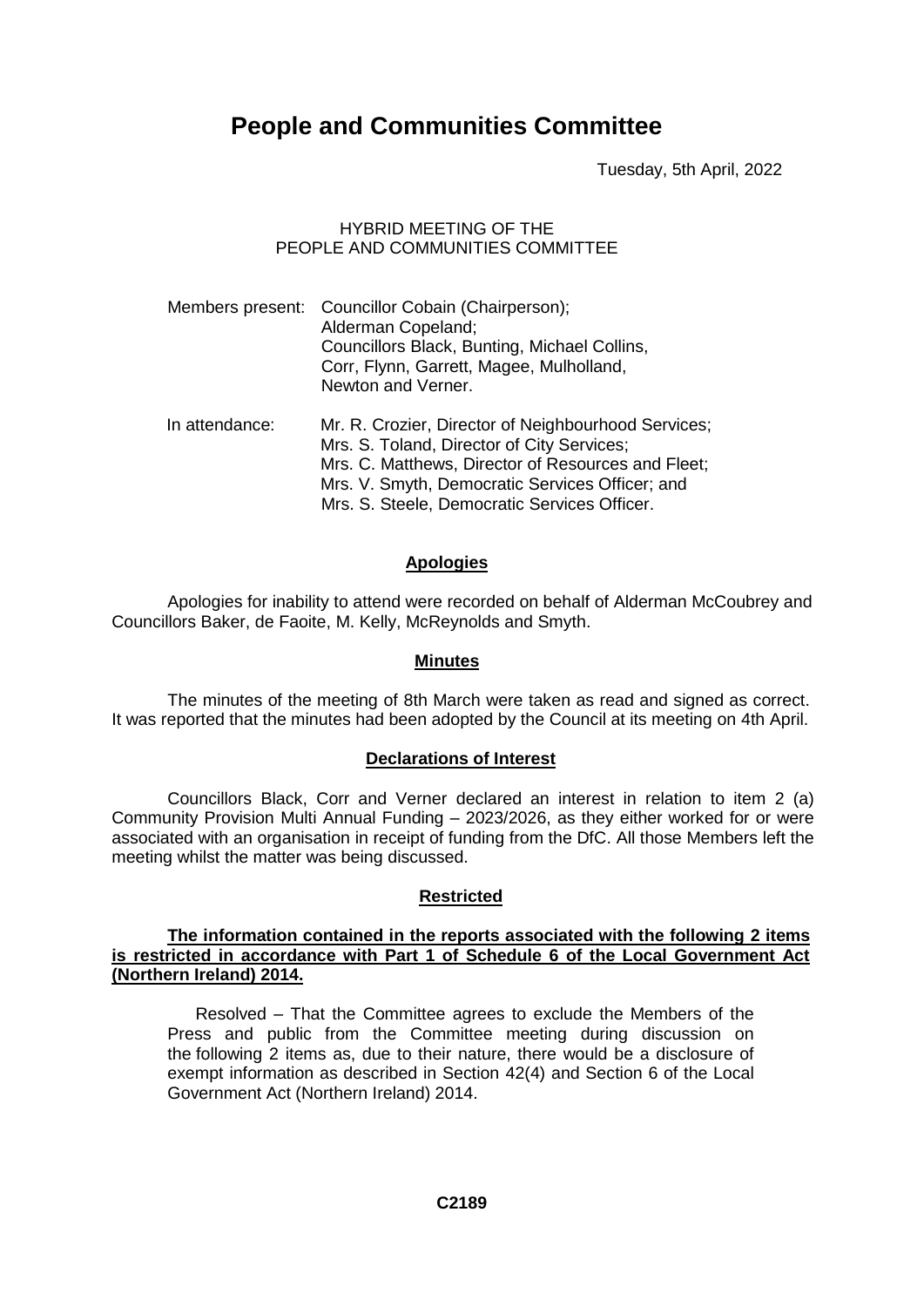## **Community Provision Multi Annual Funding – 2023/2026**

The Director of Neighbourhood Services reminded the Committee that each Council area had been allocated an award from the Department for Communities (DfC) to deliver a Community Support Programme (CSP), to support the aims of the DfC Building Inclusive Communities Strategy 2020 – 2025. She advised that Belfast City Council's CSP delivered a range of support to the community and voluntary sector through an open call for large grant programmes and direct funding for advice provision across the city. The two grant programmes being Community Capacity and Community Buildings Revenue Grants

The Director of Neighbourhood Services further reminded the Committee that, at the October 2021 meeting of Council, it had been agreed that the awards for the two grant programmes for 2021/22 would be rolled over to the 2022/23 financial year. The Members had been advised at this time that officers would proceed to develop a new multi annual bid that would open for applications during Summer 2022.

The Committee considered the contents of the report and recommendations contained therein in relation to the framework for the 2023/26 programme which sought approval of the outlined approach for implementing the large grant funding that was provided through Community Provision for activity from April 2023 – March 2026 and sought permission for a 3-year Letter of Offer to be issued to successful applicants, to extend until March 2026. The Committee noted that this approval recognised that the level of support required from the Council might increase if there was a reduction in the level of funding provided by the DfC.

The Committee noted that the Council had received an annual Letter of Offer from the DfC for the Community Support Plan, and that there was no indication that the level of funding from DfC would remain at the same level for the financial years 2023/24 – 2025/26. As noted in the March report to this Committee, the Council had not yet received the 2022/23 Letter of Offer.

The Director explained that the level of grant award from the DfC via the Community Support Programme (CSP) was traditionally £1,437,333.83. This consisted of two elements:

- Restricted Advice Grant of £607,928.42; and
- Community Support General £829,408.44.

The Council supplemented the £829,408 Community Support General DfC allocation to provide an overall budget of £1,929,829 which was broken down as follows:

- Capacity Building Grants £835,824; and
- Revenue for Community Buildings £1,056,296.

The Director drew the Members' attention to a number of key issues contained within the report and the following specific points were noted and agreed by the Committee:

 officers to submit an update report in the Autumn to advise of the outcome of the grant assessments, this would include an option for area-based allocations. The Committee noted that allocations were normally based on a citywide quality basis;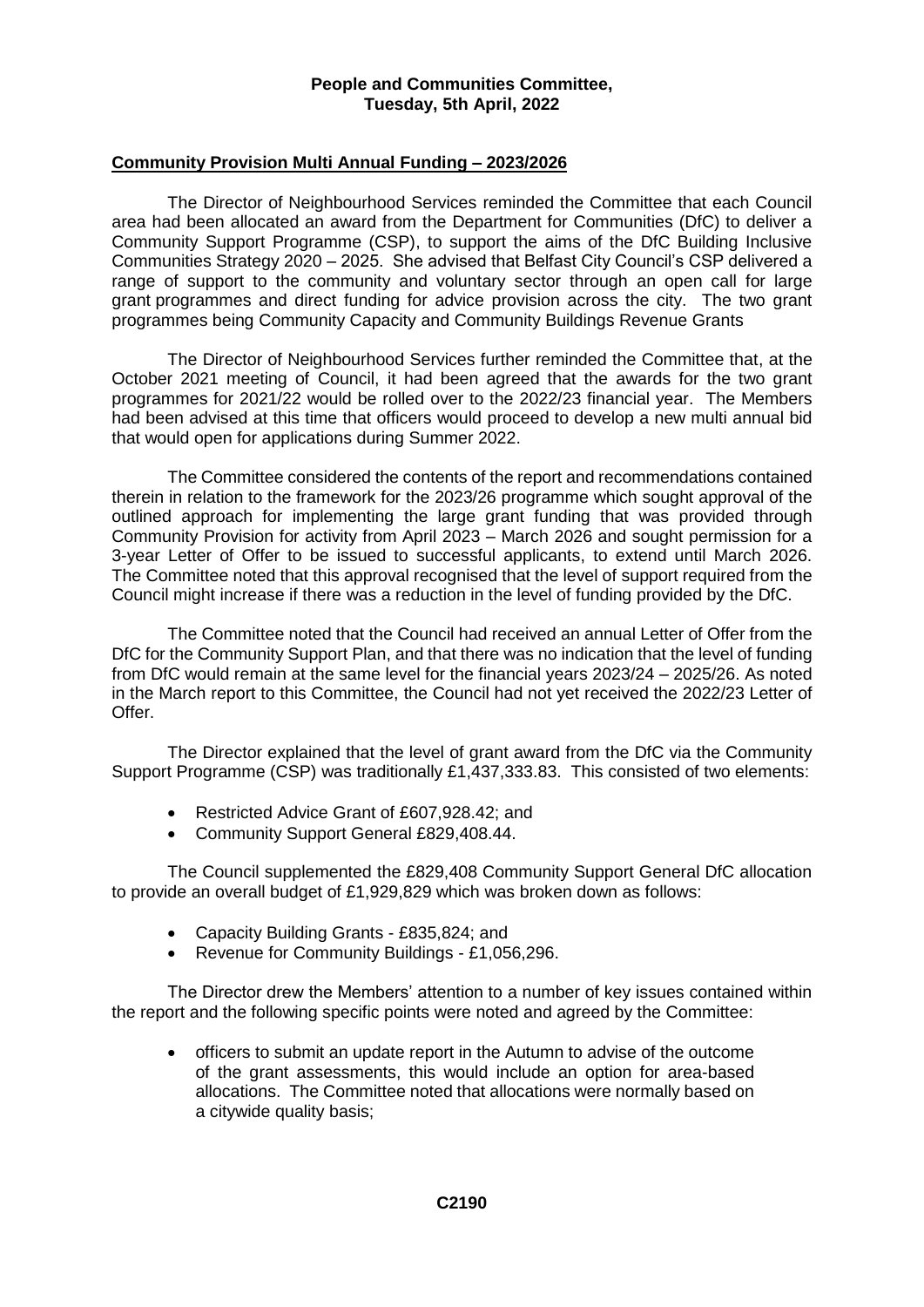- noted that the current upper limit for revenue awards was £20,000 per annum and agreed, given the current economic climate, to build in capacity for this to be increased;
- noted that the current upper limit for revenue awards was £50,000 and agreed, given the current economic climate, to build in capacity for this also to be increased;
- noted that if the upper limits did require to be uplifted that some groups might not receive funding as the overall budgets remained the same (as outlined above);
- agreed to include staffing costs associated with the running of the buildings, such as caretaking and cleaning, as eligible costs for the Community Buildings Revenue grant programme; and
- agreed to amend the aim of the Community Capacity Grant Aid to read as follows:

'to support community development organisations that support, advocate and take action in relation to the interests of their members and communities, where communities will be defined as geographic communities and/or communities of interest'.

Following discussion, the Committee:

- agreed the approach outlined above for implementation of the large grant funding provided through Community Provision for activity from April 2023 – March 2026 and that an update report would be submitted in the Autumn which would provide detail in regard to the outcome of the awards;
- agreed the issue of the 3-year Letters of Offer to successful applicants to extend until March 2026; and
- noted that the level of support required from Council might increase if there was to be a reduction in the level of funding provided by the Department for Communities.

# **Waste Quarterly Update**

The Director of Resources and Fleet provided the Committee with a comprehensive update on the following matters:

- The City's current position, activities, and initiatives to address the challenges in relation to recycling of waste;
- The current activities of the Northern Ireland Resources Network;
- The latest position on the arc21 Residual Waste Treatment Plant Project and the interim arrangements around the disposal of residual waste;
- Activities concerning Household Waste Recycling Centres; and
- The draft response to the DEFRA consultation on the Introduction of Mandatory Digital Waste Tracking.

During discussion the Director addressed a number of queries in relation to Bryson House recycling figures and the possibility of tracking missed waste collections through the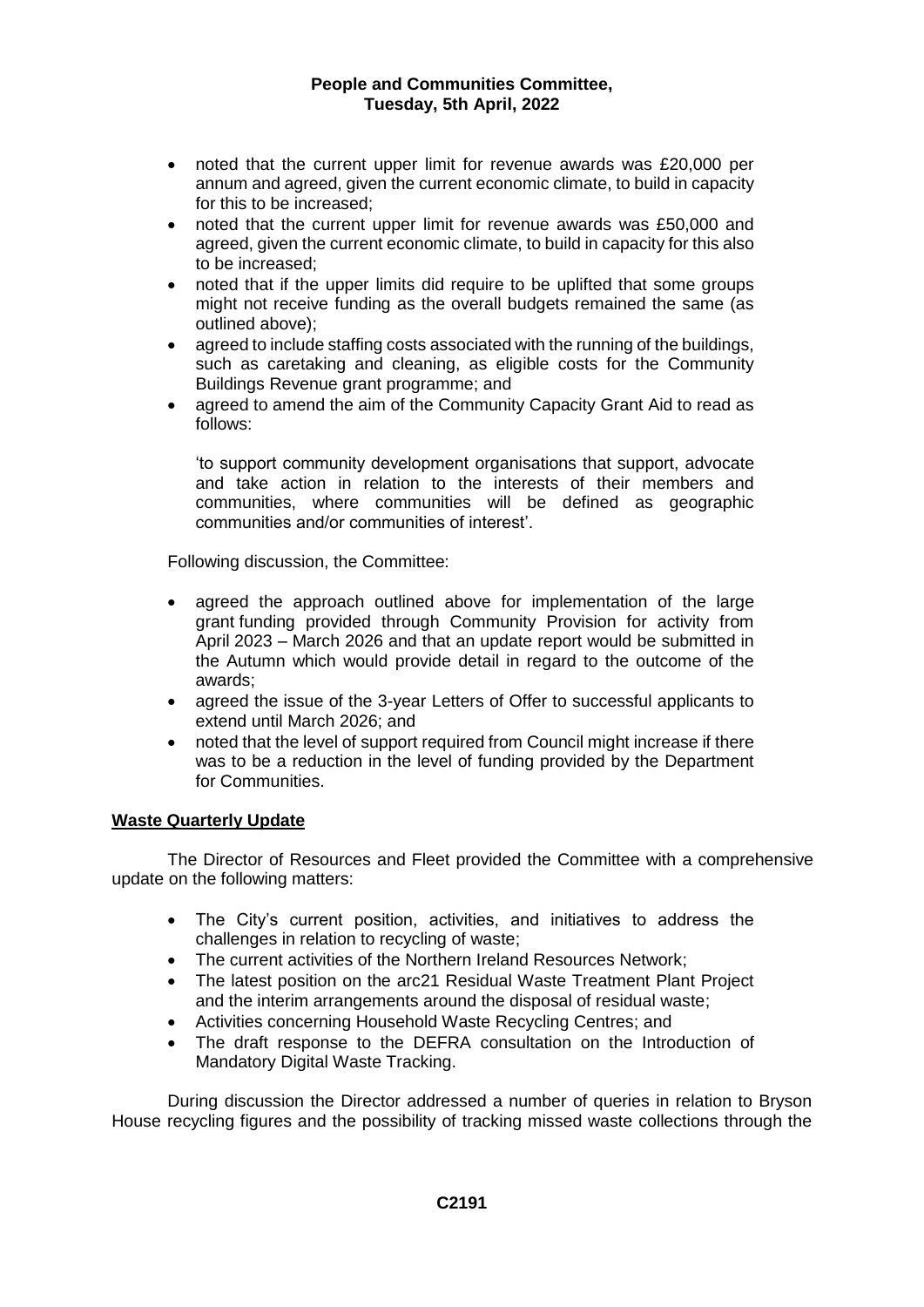Customer Hub. The Director also undertook to brief the Members in the future regarding the current situation with the ARC21 contract, following which the Committee:

- granted approval for Mr. M. Campbell (Project Officer) to apply for membership of the Board of Northern Ireland Resource Network (NIRN);
- endorsed the Council's draft response to the DEFRA consultation on the Introduction of Mandatory Digital Waste Tracking; and
- agreed that the Customer Focus Task and Finish Group would investigate the potential of 'real time' local community issues being logged via the system and to provide an update at a future meeting.

## **Matters referred back from the Council/Motions**

## **Notice of Motion - Graffiti Removal**

The Director of City Services informed the Members that the Standards and Business Committee, at its meeting on 30th March, had referred the following motion, which had been proposed by Alderman Dorrian and seconded by Councillor Newton, to the People and Communities Committee for consideration:

"With the growth of graffiti vandalism across the city, this Council will consider investing in and expanding the in-house unit charged with tackling this problem.

At present there is a team which deals primarily with sectarian, racist and homophobic graffiti, however, there has been a noticeable growth in more general graffiti, which undermines efforts to keep our city clean.

This is not a problem unique to Belfast but is one for which we should consider innovative solutions alongside traditional cleaning methods.

Council will also work in an inter-agency capacity to address issues around unwanted graffiti across the city. In doing so, Council should consider how its team can be made available to other agencies on a commercial basis."

The Committee adopted the motion and agreed that a report on how this would be facilitated, resourced and managed would be submitted to a future meeting.

#### **Committee/Strategic Issues**

#### **Belfast Agenda Review (Action Planning Update)**

(Mr. J. Tully, Director of City and Organisational Strategy, attended in connection with this item).

The Committee considered the following report:

- **"1.0 Purpose of Report or Summary of main Issues**
- **1.1 The purpose of this report is to update the committee on the progress of the Belfast Agenda Review, including the action planning phase.**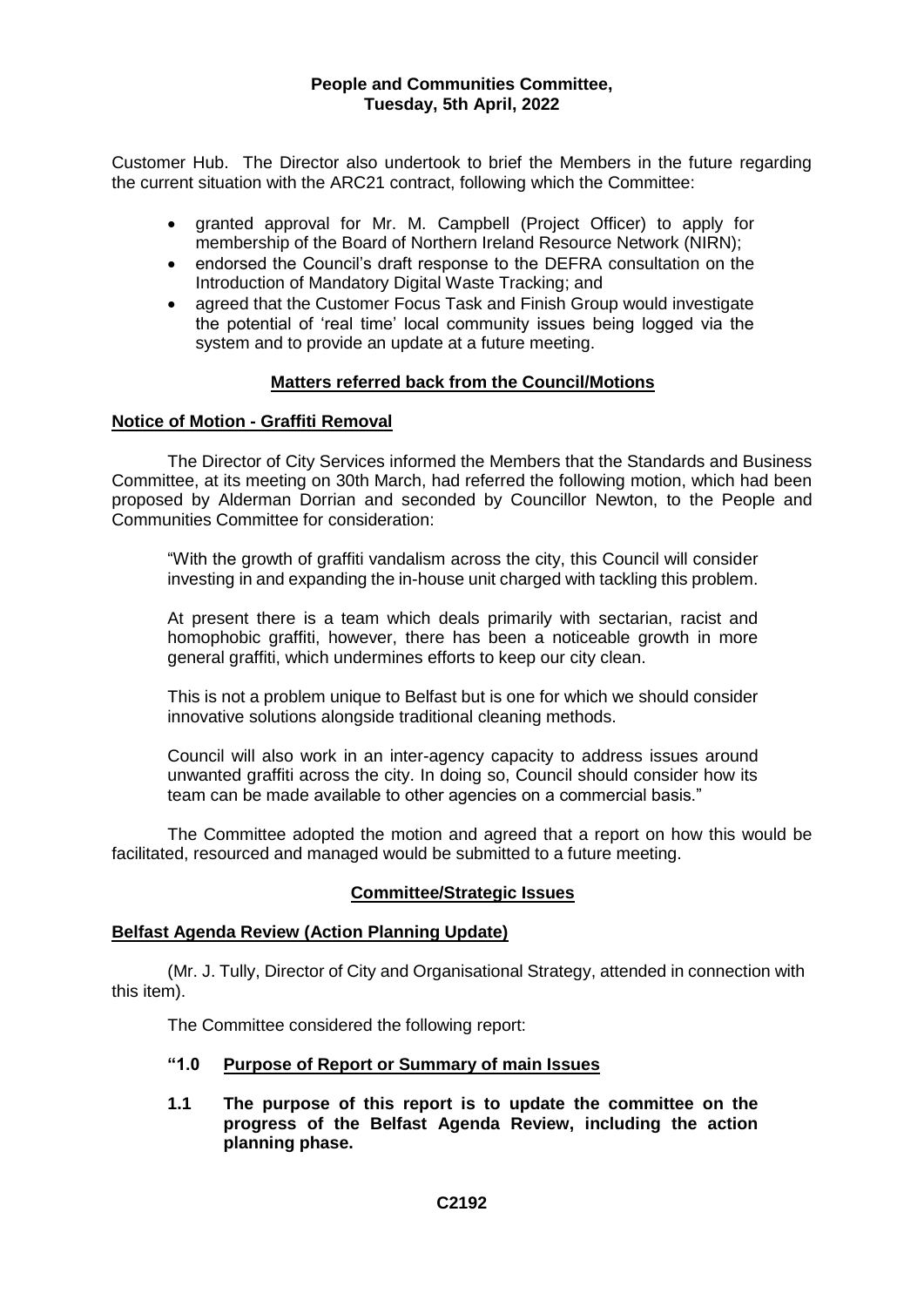# **2.0 Recommendations**

- **2.1 The Committee is asked to:**
	- **i Note the following report which was submitted to the March SP&R Committee outlining progress of the development of the refreshed Belfast Agenda Strategy document and supporting four-year Delivery Action Plans.**
	- **ii Consider and provide comments on the emerging strategic intents and measures of success (stretch goals) as set out in slides 12-22 in Appendix 1.**
	- **iii Note the proposed next steps and timeline as set out in slide 33 in Appendix 1; and**
	- **iv Note the plans for continued elected member engagement, detailed in section 3.5.**

## **3.0 Main report**

**3.1 The following report was submitted to April's meeting of the Strategic Policy & Resources (SP&R) Committee and sets out the emerging strategic framework for the refreshed Belfast Agenda. Given the cross-cutting nature of the priorities, objectives and targets which will provide the focus for community planning over the period 2022-26, it was agreed to bring this to the attention of members of the People & Communities Committee.**

**The November 2021 SP&R Committee received an update on the emerging findings and recommendations following the initial phase of Belfast Agenda: Continuing the Conversation engagement to inform the refreshed Belfast Agenda (BA) for the period 2022-2026. As reported at the November meeting, there was broad agreement that the existing long-term vision and outcomes of the BA remain relevant, and the proposed priorities for focus were the things that stakeholders and communities believed community planning could help address over the next 4-year period. There had been feedback in relation to how some of the priorities had been framed and the need for them to be easily understood. As a result, some minor changes had been made to the framing of the priority areas such as, changing 'economic recovery' to 'Sustainable and Inclusive Economic Growth'. A summary of the current Belfast Agenda priority framework (which reflects many of the changes) is attached at Appendix 1.** 

# **3.2 Bringing focus and commitment to delivery**

**Building on the recommendations and consensus reached through Phase I, the Community Planning Partnership (CPP) and council has committed to co-design specific and measurable**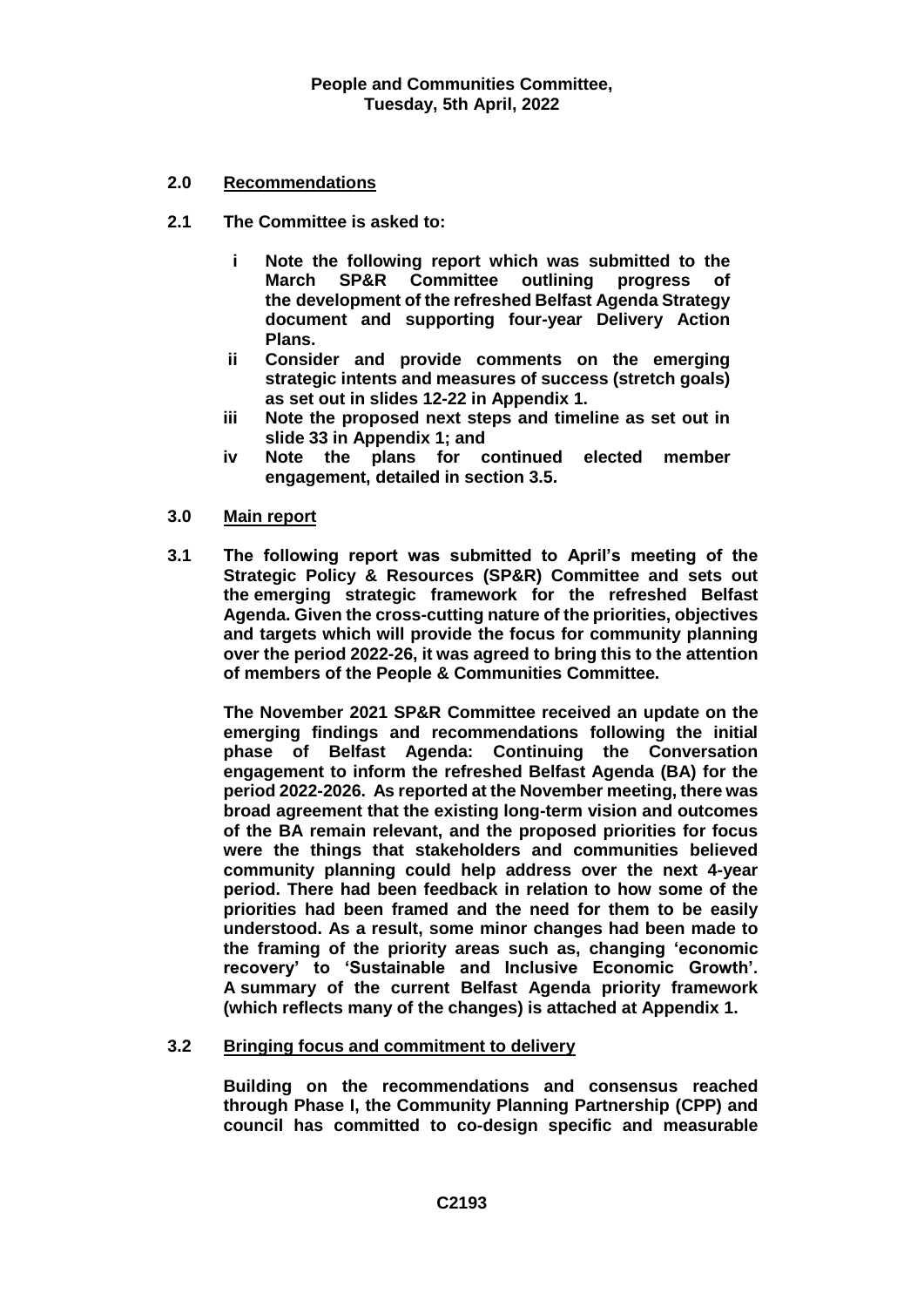**actions plan(s) which would underpin the priority areas of focus. Subsequently, a small group of core partners (cross-sectoral) has been brought together to help further develop the approach to codesigning each of the priority areas and cross-cutting themes. Each task and finish group were responsible for analysing the range of outputs from phase 1 of the 'Belfast Agenda: Continuing the Conversation' engagement process; assessing relevant strategies, plans and local intelligence (including information received through the call for evidence); feedback from the community and Belfast Agenda Board engagement workshops; online and paper-based survey results; and the current delivery plans of existing Belfast Agenda Boards.** 

**Based on this initial analysis, partners prepared a strategic framework to help bring focus and shape the co-designed action plans consisting of:**

- **1. What we are trying to achieve over the next 4 years (strategic intent);**
- **2. How will we measure success (stretch goals); and**
- **3. How will we realise such success (SMART Action Plan(s).**

**Figure 1 below illustrates this framework and how a structured and informed approach is being implemented with partners to ensure there is a strong thread between each of the priority areas, ambitions, measures of success and importantly the focus for collaborative action.**



*Figure 1: strategic framework adopted by partners to bring focus and shape co-designed action plans*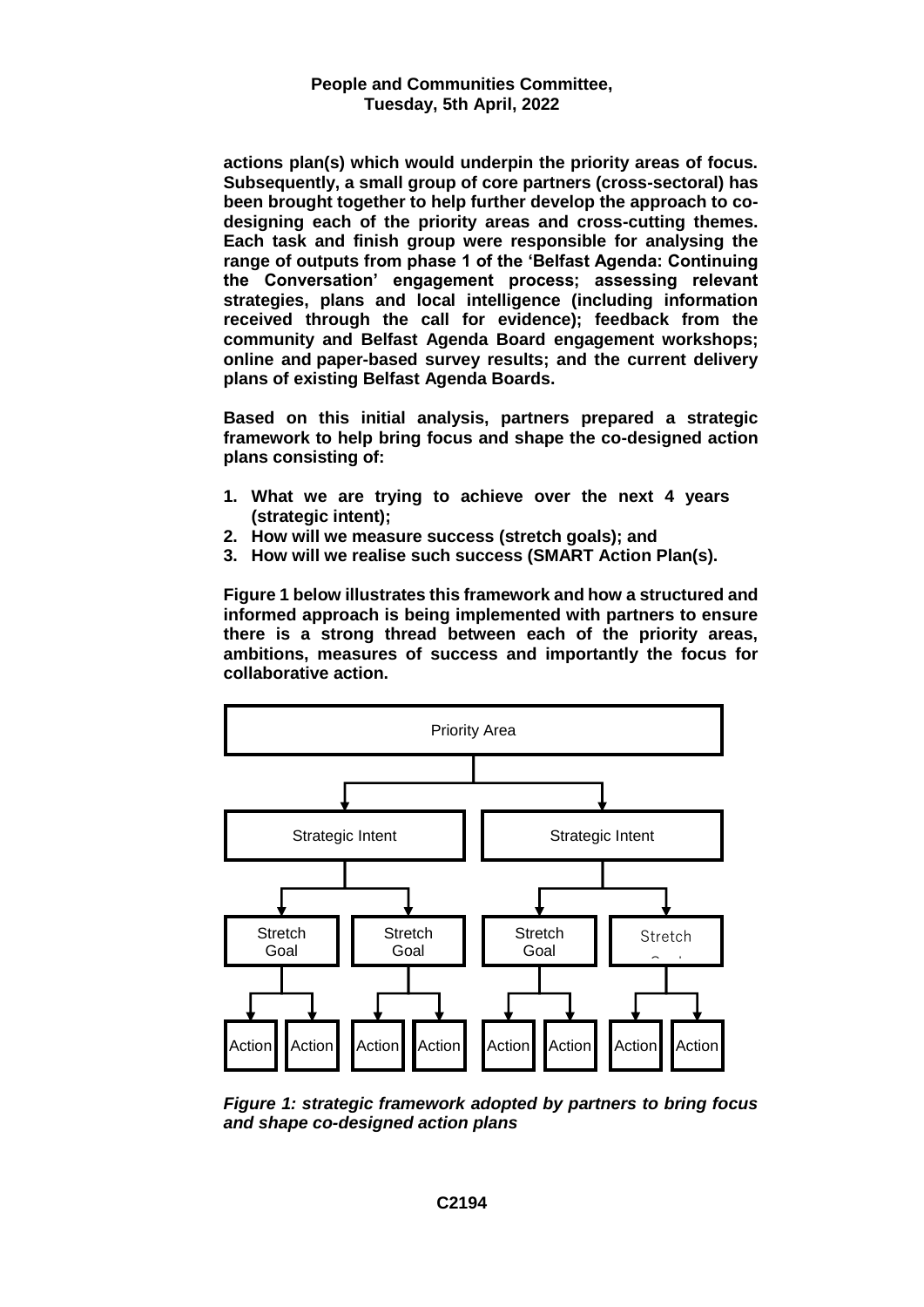- **3.3 Output from this initial exercise will inform the next phase of the Continuing the Conversation engagement programme, where we will continue to work with partners and communities to co-design delivery plans. This represents an ongoing and complex process, which requires participation and involvement across sectors and communities at multiple levels, which has resulted in some priorities being more developed than others. The emerging frameworks for each of the priorities are attached as part of the presentation attached at Appendix 1 (slides 12 to 22) which had been discussed with the All-Party Working group on Community Planning when it met on 23 February 2022. Please note that since the working group meeting of 23 February, the strategic intents and stretch goals have been further developed, particularly the City Development elements following the Board meeting on March.** This reflects the dynamic nature of **the co- design process which remains a work in progress. Members are asked to consider and provide feedback on the emerging frameworks outlined by 15 April 2022 to [communityplanning@belfastcity.gov.uk.](mailto:communityplanning@belfastcity.gov.uk) This feedback will then be reflected in future iterations and can be discussed further with members as the strategy is further refined.**
- **3.4 As discussed with the All-Party Working Group, it is proposed that the timeline for developing the refreshed Belfast Agenda strategy document and underpinning delivery plans includes sufficient time for direct and genuine engagement with partners, communities/ communities of interest and specific sectors including the business and private sector over April and May 2022. In addition, more formal and intensive consultation activities are planned on the strategy document as well as further engagement to co-design the action plans during May and June 2022. Slide 33 in Appendix 1 outlines the proposed next steps and timeline for this process. It is felt that the timeline will allow for greater input and enable valuable buy-in to the emerging plans.**
- **3.5 Political engagement with elected members**

**In addition to the All-Party Working Group on Community Planning on 23 February 2022, and subsequently the Strategic Policy, and Resources Committee, it is also intended to bring a similar paper, presentation, and discussions to the Social Policy Working Group in April 2022. The intention would be to bring a further iteration of the draft strategy and emerging action plans to Party Group Briefings and Committee in April 2022 for further consideration, input, and refinement. It is important to note that the feedback and recommendations from Members received following the All-Party Working Group on Community Planning meeting (23 Feb) will be factored into the continued refinement of the BA Refresh.**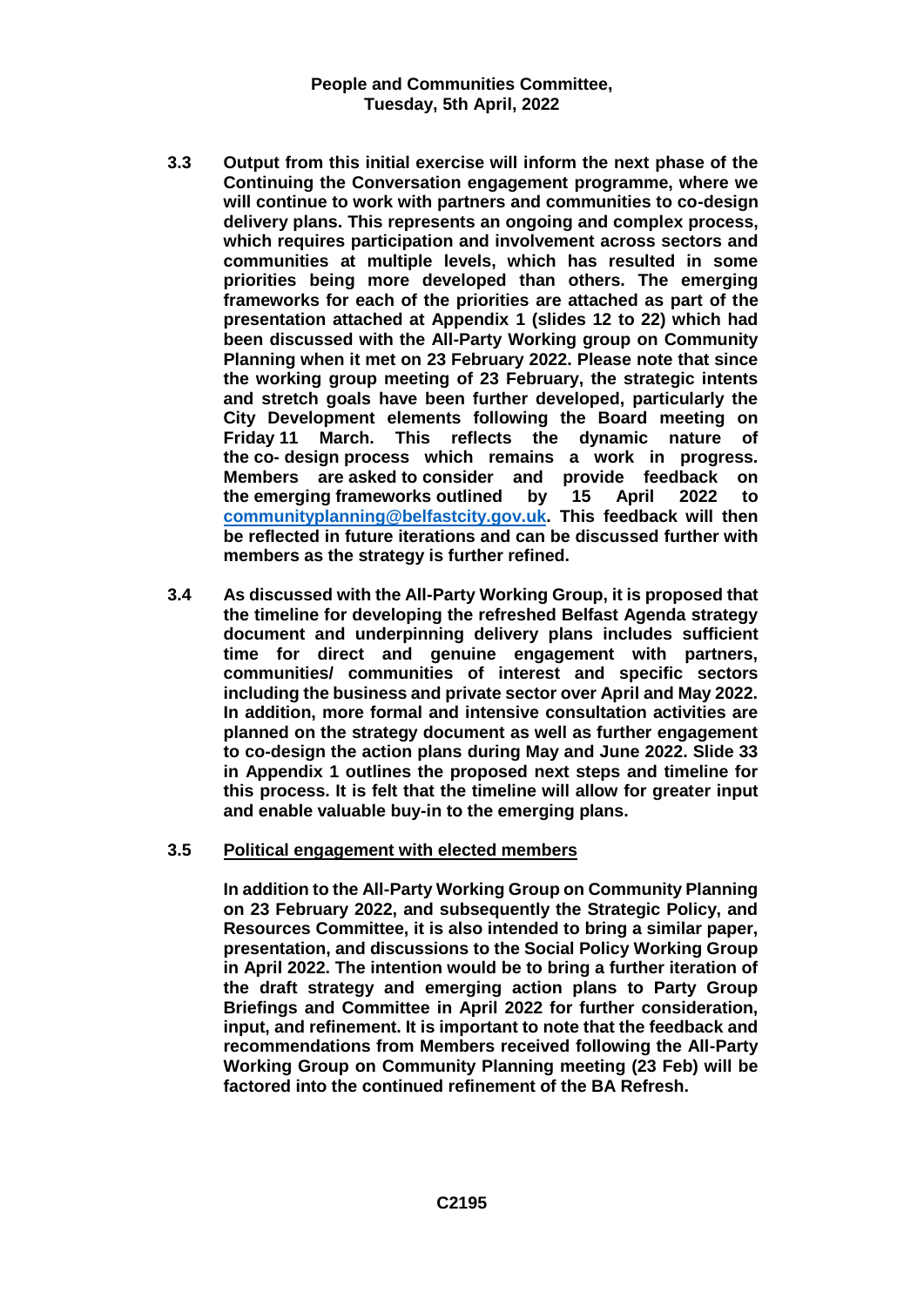# **3.6 Financial and Resource Implications**

**Any financial implications arising from this report will be covered from existing budgets. The review process will continue to involve the participation of all community planning partners, who will need to commit their resources to the review process and the agreed action plans.** 

## **3.7 Equality or Good Relations Implications / Rural Needs Assessment**

**It is recommended that the consultation and engagement activities to review the Belfast Agenda will take account of the draft Audit of Inequalities and include specific sessions with targeted harder to reach groups to ensure that equality implications are considered as part of the review process."**

The Committee noted the update provided.

# **Physical Programme and Asset Management**

## **Temporary facility support to the Midland Boxing Club**

The Committee considered the following report:

# **"1.0 Purpose of Report or Summary of main Issues**

- **1.1 Committee is asked to note that Midland Boxing Club premises will be closed for re-development from June 2022 until March 2023. This project is being funded by the Belfast Investment fund and will be delivered by the council's Physical Programme department. Council officers are currently working with the club to identify suitable alternative premises for interim use to enable them to continue to deliver their boxing programme to their 60+ members.**
- **1.2 Outside of boxing, they also support the delivery of youth outreach programmes in North Belfast and their premises are normally used for hosting interface diversification activities in summer months. This has helped to strengthen good relations with other clubs from across the interface and tackle anti-social behaviour in periods of peak tension.**
- **1.3 The club currently train 5 nights a week Monday to Friday, 5pm – 9pm and some Saturday mornings. While their premises are closed during the redevelopment, they require a suitable building with toilet and changing facilities that can be used for boxing activities and the delivery of other youth activities.**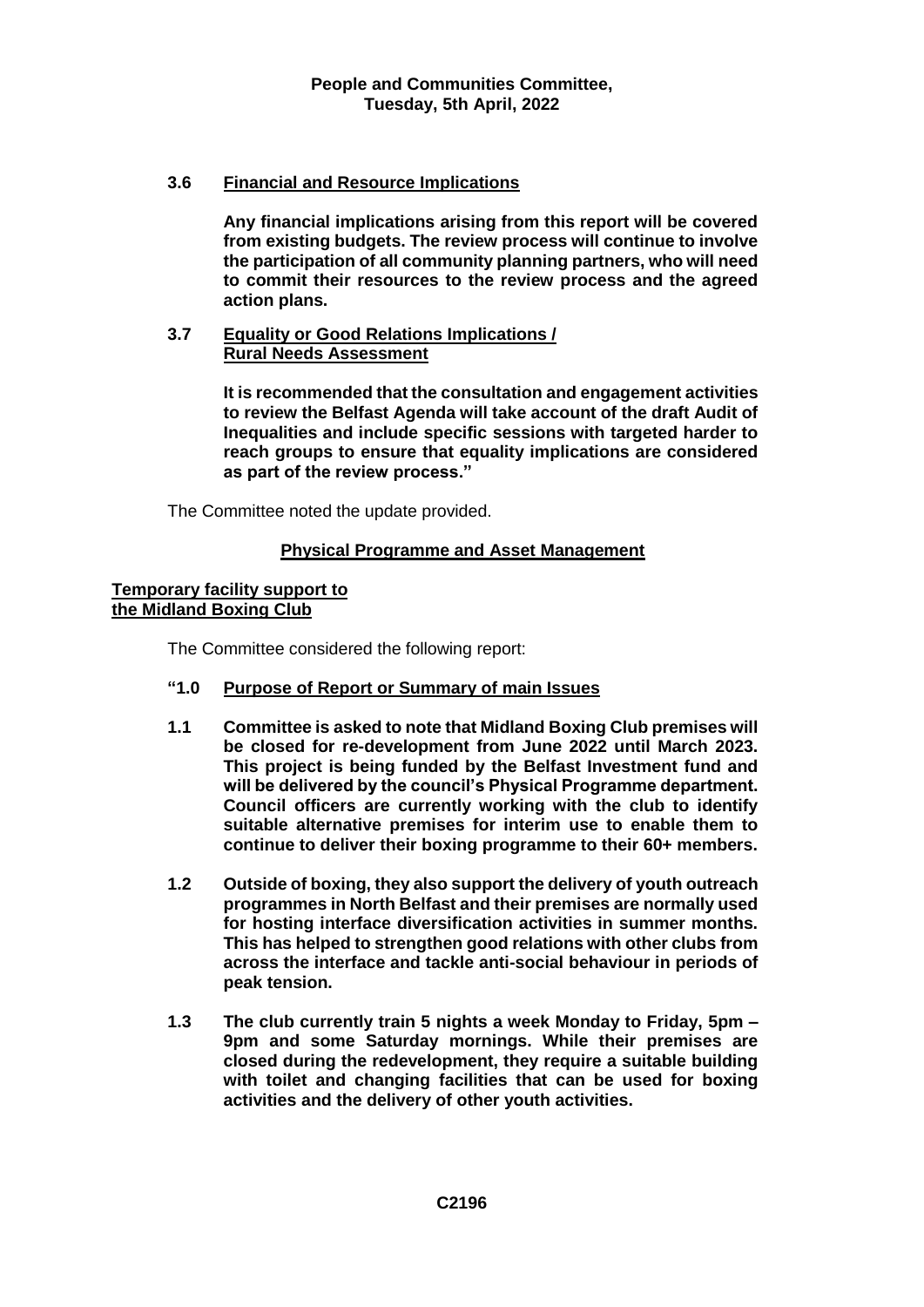- **1.4 The club is also used by Midland Social & Recreational club who deliver a day-time programme Monday to Friday for older people in the local community. Ideally the club would like to find a suitable temporary premise to cater for the social and recreational club as well.**
- **1.5 Woodvale bowling pavilion, which is situated in Woodvale Park, has been identified as a possible temporary home for both clubs. The bowling green and pavilion has not had a resident bowling club or interest from casual bowlers for over 5 years. This would offer an opportunity for community usage of the facility and could be the catalyst for local interest when the boxing club return to their own premises.**
- **2.0 Recommendations**
- **2.1 The Committee is asked to** 
	- **Grant authority for officers to repurpose Woodvale bowling pavilion as a temporary home for Midland Boxing Club and Midland Social and Recreation Club whilst their premises are being redeveloped.**
	- **Officers have met with the club on site and the facilities are considered to be suitable. Committee is further asked to grant authority for a key handling arrangement to be drafted between Council and Midland Boxing Club to enable the clubs to access the facility without the need for Council staff.**
- **3.0 Main report**

#### **Key Issues**

- **3.1 Officers have explored the option with representatives from Midland Boxing Club and confirmed that Woodvale bowling pavilion is a suitable venue to house their range of activities. A meeting took place with the club on site on Thursday 31 March 2022. The building is sizeable with a main hall, a side room, large kitchen facilities, toilets and changing rooms. The interior ceiling is pitched, so the height is suitable for the boxing ring to be erected on one side of hall.**
- **3.2 There are adequate parking facilities within the park so it is not envisaged that increased usage and traffic at the site will cause any disruption to local residents or existing park users.**
- **3.3 Following due diligence, it is likely that a level of training will need to be carried out with representatives from the clubs who have responsibility for facility management. Midland Boxing Club successfully manage their own premises and therefore with**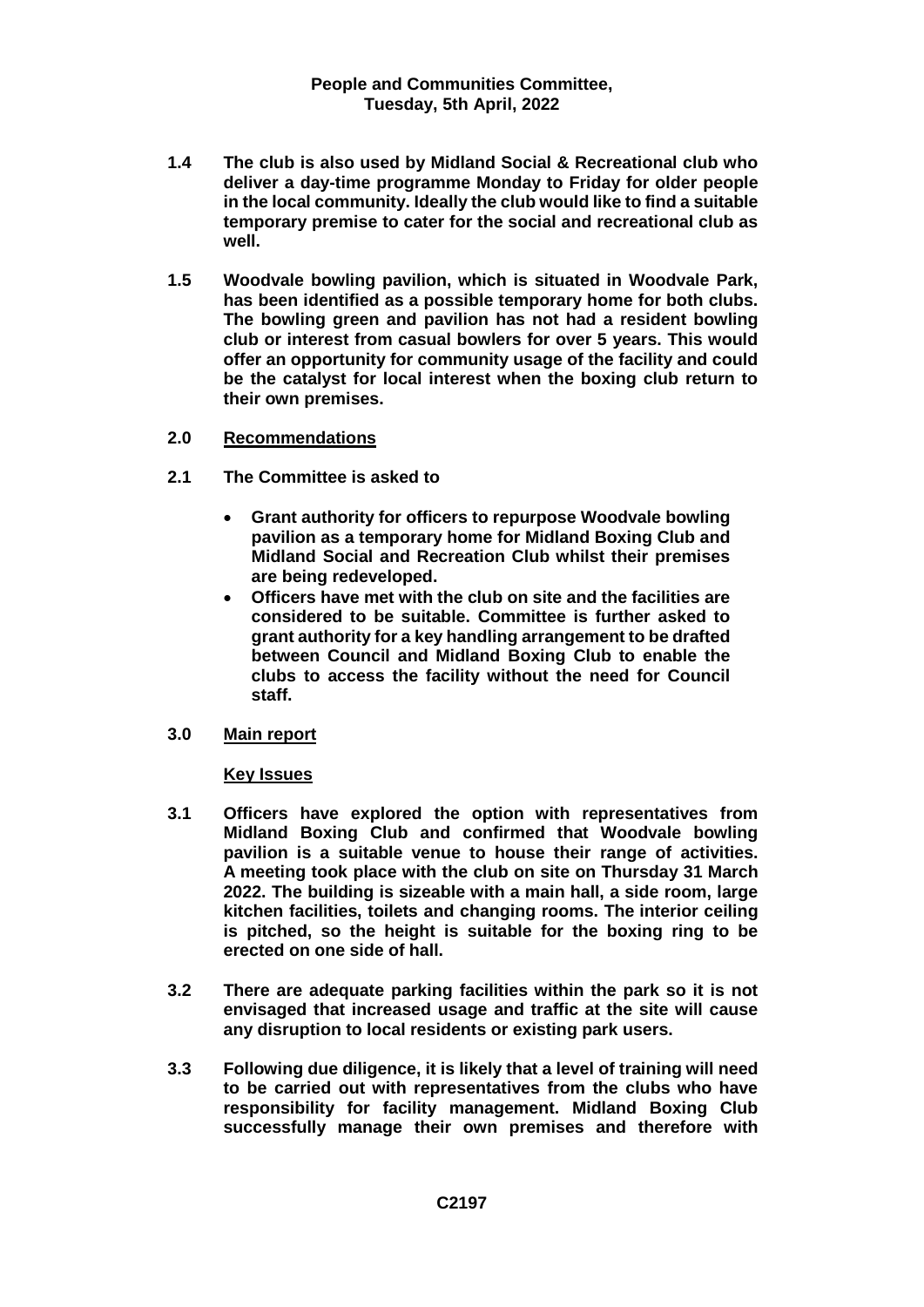**adequate training around health and safety, security and fire evacuation procedures, officers are confident that the club should be able to manage the building via temporary facility management and key handling arrangement.** 

**3.4 Midland Social and Recreation Club are in receipt of a Council revenue grant. It is envisaged this grant will be transferable to cover some running costs of the temporary venue.**

## **3.5 Financial and Human Resource Implications**

**Midland & Social Recreation are currently in receipt of a £4500 revenue grant which could be transferred over to cover eligible costs at the interim facilities.** 

**BIF capital budget also included scope to cover storage of boxing equipment during the period of redevelopment.**

**3.6 Asset and Other Implications**

**Council officers will carry out adequate training with representatives from Midland who have responsibility for facility management. A temporary facility management and key handling agreement will be drafted by legal services.** 

### **3.7 Equality or Good Relations Implications/ Rural Needs Assessment**

**There are no known implications."**

The Committee adopted the recommendations.

#### **Operational Issues**

# **Installation of Sandbag Containers**

The Members considered a report seeking consideration of a proposal to locate three new sandbag containers on Council land, as part of a Multi-Agency partnership approach to help mitigate and support communities across Belfast that had previously been impacted by flooding incidents.

The Director of City Services advised that it was anticipated that the proposal would enhance community resilience within flooding 'hot spot' areas and help to support residents, Elected Members and Community Groups to be more resilient in times of potential flooding.

She explained that Emergency Planning, in conjunction with other partner agencies, had identified the following three locations that had previously suffered with incidents of flash flooding: